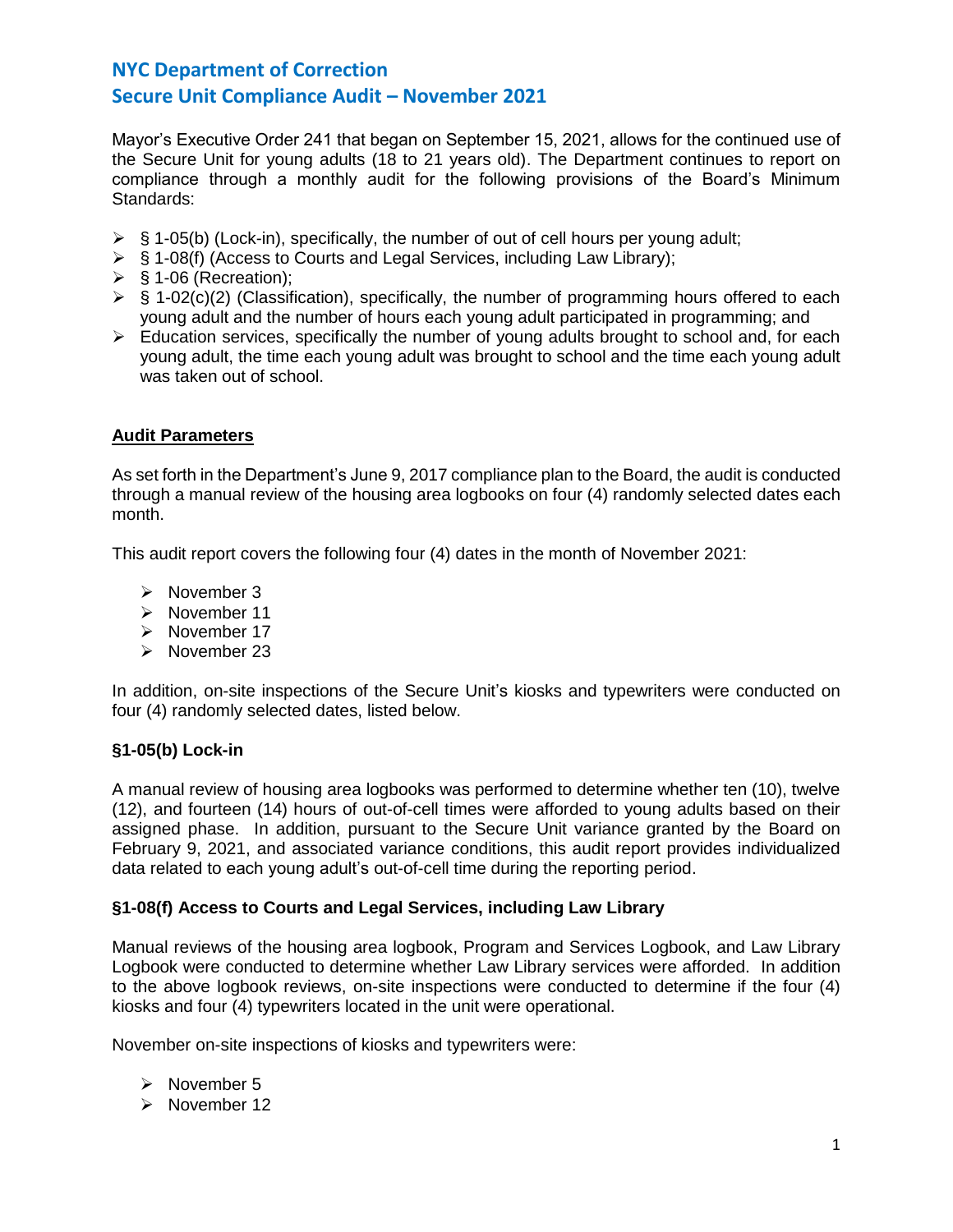- ➢ November 19
- ➢ November 29

# **§1-06 – Recreation**

Manual reviews of the housing area logbook and Mandated Services Logbook were conducted to determine whether one (1) hour of recreation was afforded.

## **§ 1-02(c) (2) (Classification), Provision of Programming**

A manual review of programming attendance data was conducted to determine the number of programming hours offered to each young adult and the number of hours each young adult **chose to** participate in programming.

### **Education**

A review was conducted to determine the number of young adults enrolled in educational services, whether they were provided with educational learning packets, and whether they **chose to** complete and return the educational learning packets.

# **Audit Findings**

## **§1-05(b) Lock-in**

All young adults in the Secure Unit are required to be afforded lock-out hours based on their housing phase: ten (10) hours in Phase 1, twelve (12) hours in Phase 2, and fourteen (14) hours in Phase 3. Based on the housing area logbook, the lock-in/lock-out times were not consistently recorded for the phases in which young adults were housed within the unit on all four (4) audit dates: November 3,11, 17, and 23, 2021. On November 3, 11, and 23, 2021, the 8:00 scheduled lock-outs were delayed and did not occur until 9:00 a.m. due to a staff shortage.

The Lock-in/Lock-out Tracking Logbook captures individualized data on an hourly basis related to each young adult's time in and out of his cell. On any given day, a young adult may be out to court or transferred in or out of the Secure Unit. Depending on the length of time these young adults are in the housing unit, they may not be included in the out-of-cell time reporting.

### **Phase 1**

Young adults in Phase 1 are afforded ten (10) hours out of cell time each day. Listed below is individualized data related to each young adult's total out of cell time in Phase 1, based on a manual review of the Lock-in/Lock-out Tracking Logbook, for the dates audited. The out of cell time is the hours each day that a young adult **chooses to** be out of his cell during institutional lock-out periods. The data reflects the young adults present in the unit for institutional lock-outs on each audit date.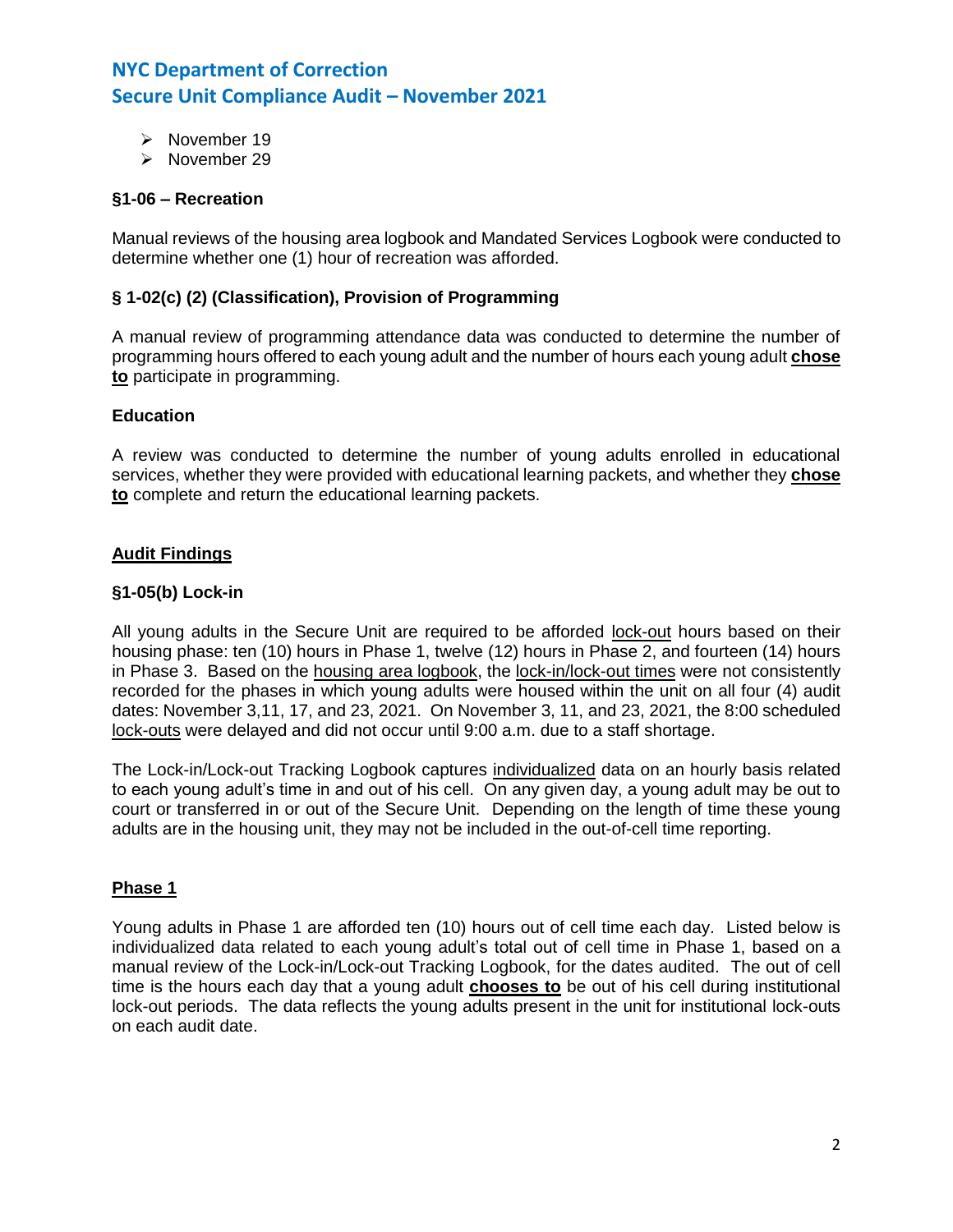# **November 3, 2021**

There were eleven (11) young adults in Phase 1; the out of cell times for those present on this audit date were:

- 1. 11 hours 59 minutes
- 2. 11 hours 59 minutes
- 3. 1 hour; young adult **chose not** to participate in the majority of out of cell time
- 4. 2 hours; young adult was out to court for most of the day, and as a result his out of cell time was affected
- 5. 11 hours 59 minutes
- 6. 4 hours; young adult **chose not** to participate in the majority of out of cell time
- 7. 11 hours 59 minutes
- 8. 11 hours 59 minutes
- 9. 5 hours
- 10. 11 hours 34 minutes
- 11. 11 hours 29 minutes

## **November 11, 2021**

There were twelve (12) young adults in Phase 1; the out of cell times on this audit date were:

- 1. 10 hours
- 2. 11 hours
- 3. 11 hours
- 4. 11 hours
- 5. 10 hours
- 6. 11 hours 59 minutes
- 7. 11 hours 59 minutes
- 8. 11 hours
- 9. 11 hours
- 10. 11 hours
- 11. 10 hours
- 12. 11 hours 59 minutes

### **November 17, 2021**

There were thirteen (13) young adults in Phase 1; the out of cell times on this audit date were:

- 1. 11 hours 59 minutes
- 2. 10 hours 59 minutes
- 3. 11 hours 59 minutes
- 4. 11 hours 59 minutes
- 5. 11 hours 59 minutes
- 6. 11 hours 59 minutes
- 7. 9 hours 59 minutes
- 8. 7 hours 59 minutes
- 9. 8 hours 59 minutes
- 10. 8 hours 59 minutes
- 11. 8 hours 59 minutes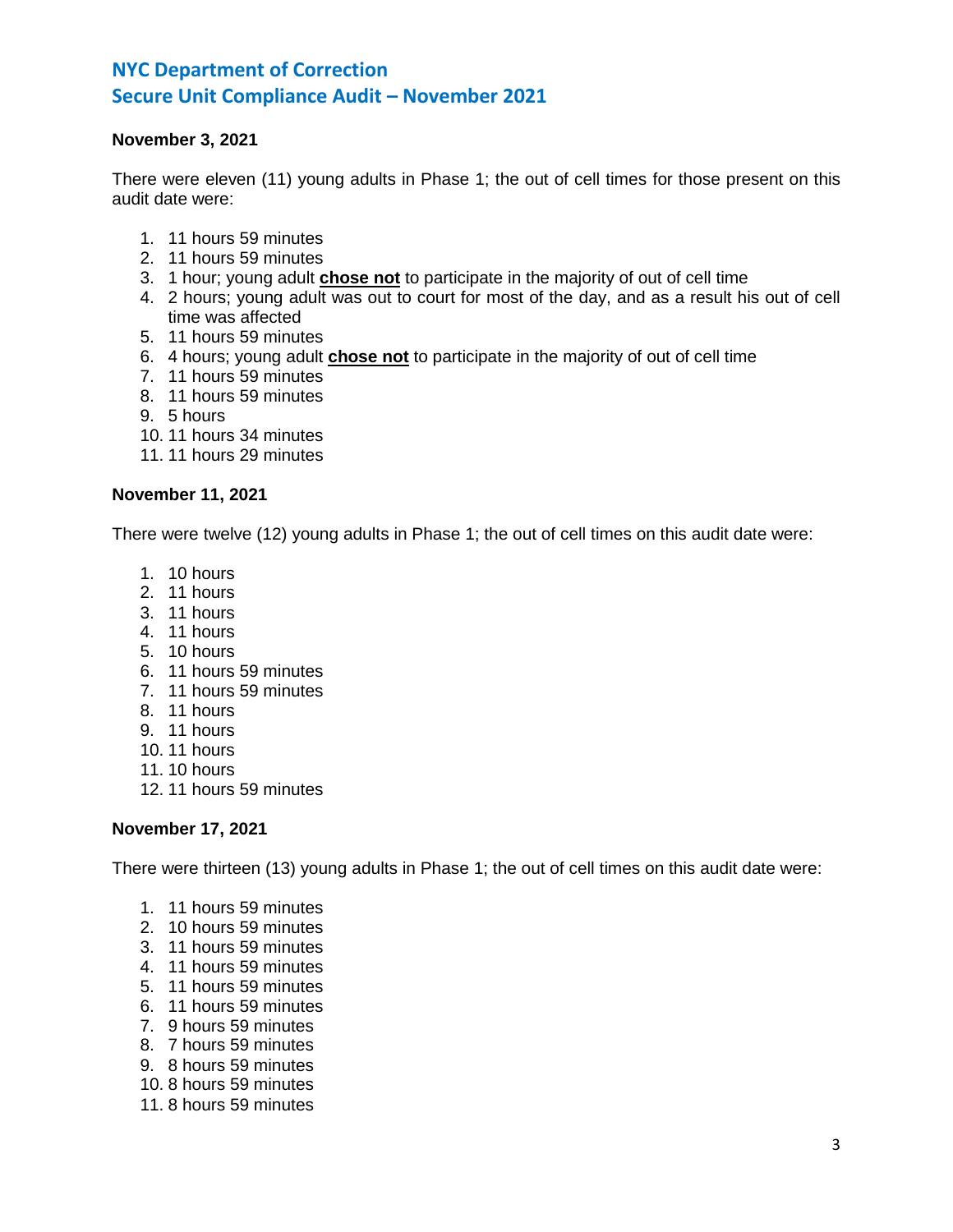The remaining two (2) young adults in Phase 1 **chose not** to participate in all afforded lock-out options.

## **November 23, 2021**

There were nine (9) young adults in Phase 1; their out of cell times on this audit date were:

- 1. 7 hours
- 2. 12 hours 59 minutes
- 3. 9 hours 59 minutes
- 4. 8 hours 59 minutes
- 5. 8 hours 59 minutes
- 6. 9 hours
- 7. 8 hours
- 8. 1 hour; young adult **chose not** to participate in the majority of out of cell time
- 9. 9 hours 59 minutes

## **Phase 2**

Young adults in Phase 2 are afforded twelve (12) hours out of cell time each day. Listed below is individualized data related to each young adult's total out of cell time in Phase 2, based on a manual review of the Lock-in/Lock-out Tracking Logbook, for the dates audited. The out of cell time is the hours each day that a young adult **chooses to** be out of his cell during institutional lock-out periods. The data reflects the young adults present in the unit for institutional lock-outs on each audit date.

### **November 3, 2021**

There were three (3) young adults in Phase 2; their out of cell times on this audit date were:

- 1. 1 hour; young adult **chose not** to participate in the majority of out of cell time
- 2. 11 hours 59 minutes
- 3. 11 hours 59 minutes

### **November 11, 2021**

There were three (3) young adults in Phase 2; their out of cell times on this audit date were:

- 1. 11 hours 59 minutes
- 2. 11 hours 59 minutes
- 3. 10 hours

### **November 17, 2021**

There was one (1) young adult in Phase 2; his out of cell times on this audit date was 12 hours 59 minutes.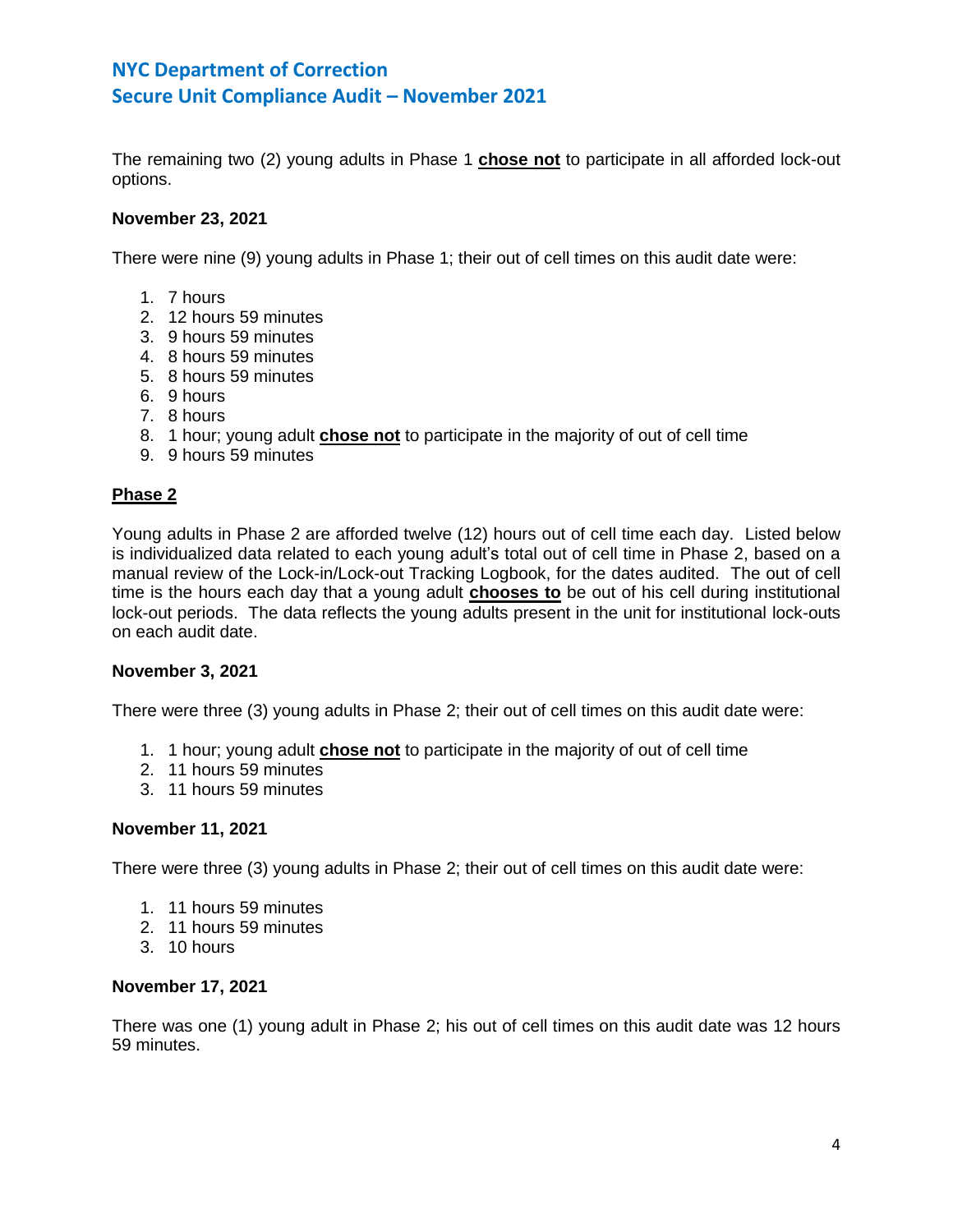# **November 23, 2021**

There were three (3) young adults in Phase 2; their out of cell times on this adult date were:

- 1. 11 hours 59 minutes
- 2. 10 hours 59 minutes
- 3. 10 hours 59 minutes

### **Phase 3**

Young adults in Phase 3 are afforded fourteen (14) hours out of cell time each day. Listed below is individualized data related to each young adult's total out of cell time in Phase 3, based on a manual review of the Lock-in/Lock-out Tracking Logbook, for the dates audited. The out of cell time is the hours each day that a young adult **chooses to** be out of his cell during institutional lock-out periods. The data reflects the young adults present in the unit for institutional lock-outs on each audit date.

#### **November 3, 2021**

There was one (1) young adult in Phase 3; his out of cell time on this audit date was 11 hours 59 minutes.

### **November 11, 2021**

There were two (2) young adults in Phase 3; their out of cell times on this adult date were:

- 1. 10 hours 59 minutes
- 2. 6 hours 59 minutes; young adult **chose not** to participate in the majority of out of cell time

### **November 17, 2021**

There were three (3) young adults in Phase 2; their out of cell times on this adult date were:

- 1. 11 hours 59 minutes
- 2. 11 hours 59 minutes
- 3. 1 hour; young adult **chose not** to participate in the majority of out of cell time

#### **November 23, 2021**

There were four (4) young adults in Phase 3; their out of cell times on this adult date were:

- 1. 9 hours
- 2. 9 hours 59 minutes
- 3. 3 hours; young adult **chose not** to participate in the majority of out of cell time
- 4. 10 hours 59 minutes

## **§1-08(f) Access to Courts and Legal Services, including Law Library**

### Law Library Coordinator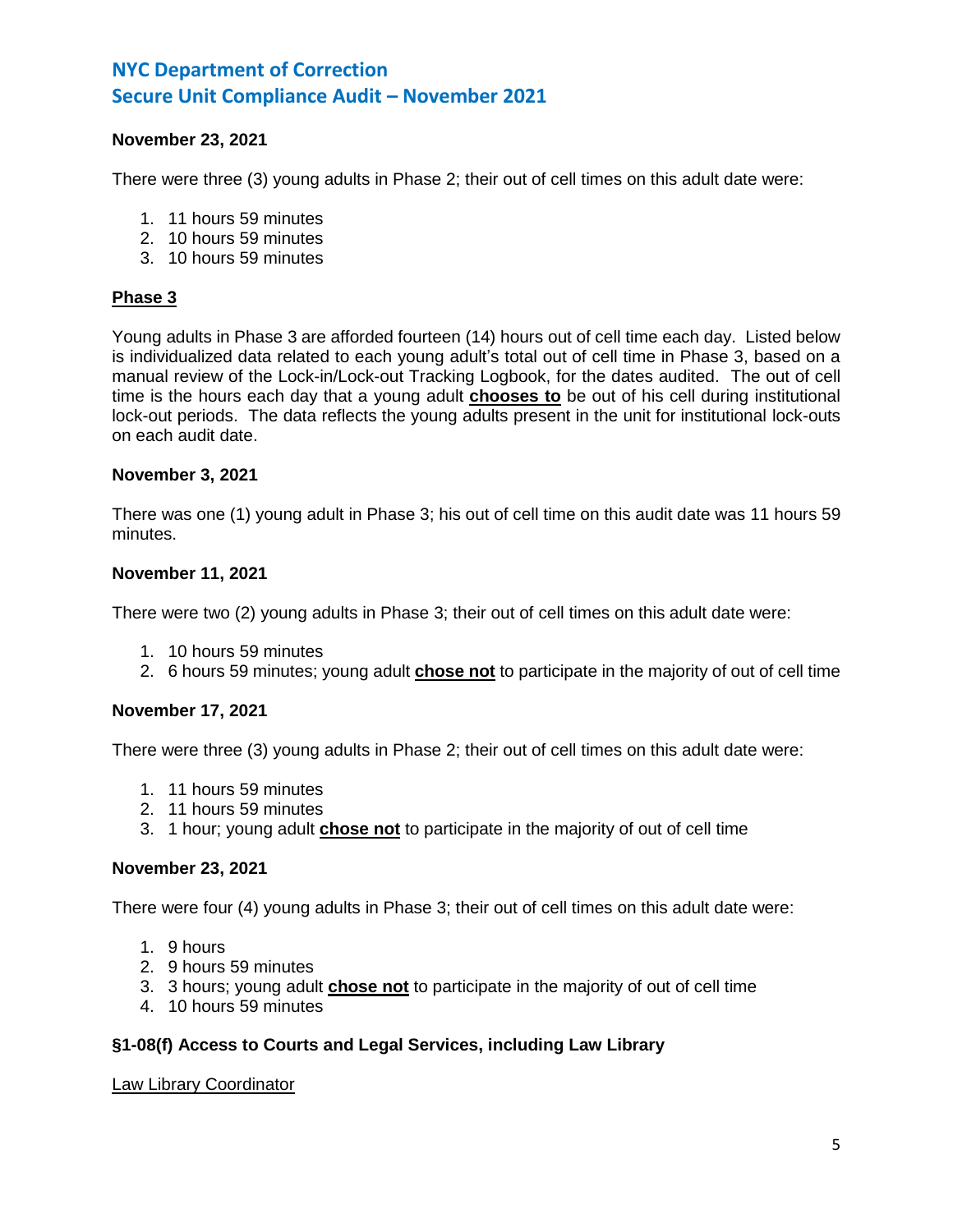A manual review of the Programs and Services Logbook, housing area logbook and Law Library Logbook, revealed that the Law Library Coordinator was in the unit to provide assistance on all four (4) audit dates – November 3, 11, 17, and 23, 2021. The Law Library Coordinator's time for these audit dates was in compliance with the provisions of the Board's Minimum Standards i.e., a minimum of two (2) hours.

# **November 3, 2021**

There were fifteen (15) young adults in the Secure Unit on this audit date. Of the fifteen (15) young adults, three (3) young adults **chose to** request and were provided Law Library services on this audit date. The arrival and departure times for the Law Library Coordinator on this audit date were:

• Arrived 8:25 a.m. / Departed 4:00 p.m.

# **November 11, 2021**

There were seventeen (17) young adults in the Secure Unit on this audit date. Of the seventeen (17) young adults, two (2) young adults **chose to** request and were provided Law Library services on this audit date. The arrival and departure times for the Law Library Coordinator on this audit date were:

• Arrived 8:20 a.m. / Departed 4:10 p.m.

# **November 17, 2021**

There were seventeen (17) young adults in the Secure Unit on this audit date. Of the seventeen (17) young adults, four (4) young adults **chose to** request and were provided Law Library services on this audit date. The arrival and departure times for the Law Library Coordinator on this audit date were:

• Arrived 8:20 a.m. / Departed 4:35 p.m.

# **November 23, 2021**

There were sixteen (16) young adults in the Secure Unit on this audit date. Of the sixteen (16) young adults, five (5) young adults **chose to** request and were provided Law Library services on this audit date. The arrival and departure times for the Law Library Coordinator on this audit date were:

• Arrived 8:35 a.m. / Departed 4:05 p.m.

# Kiosks and Typewriters

As noted above, the kiosks and typewriters were inspected on four (4) dates during the audit period – November 5, 12, 19 and 29, 2021. All Law Library services are afforded and fulfilled by Legal Coordinators through request slips.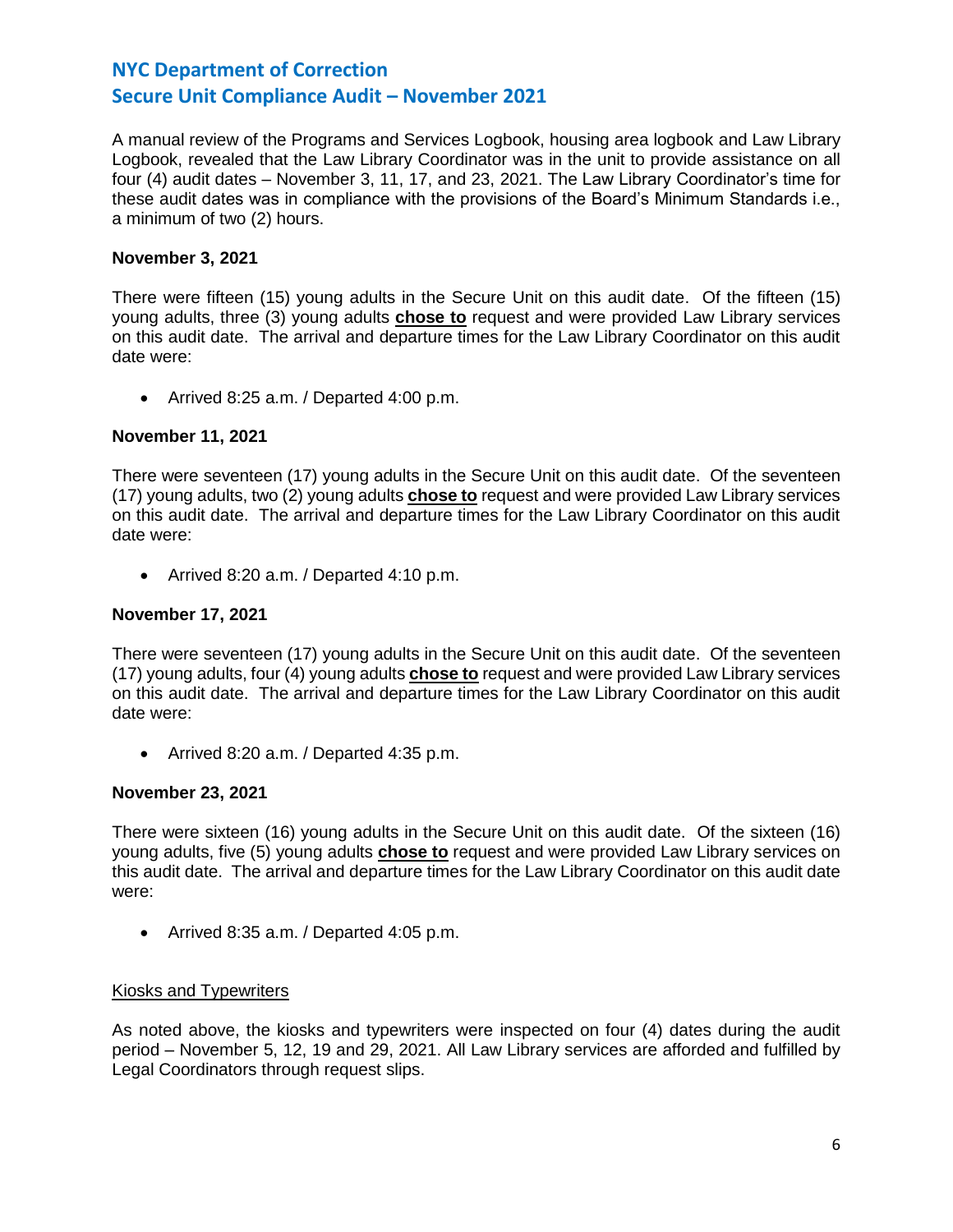# Typewriters:

On three (3) of the four (4) audit dates, November 5, 12, and 29, 2021, three (3) of the four (4) typewriters were operable. For the remaining one audit date, November 19, 2021, two (2) of the four (4) typewriters were operable.

# Kiosks:

On the four (4) audit dates, November 5, 12, 19, and 29, 2021, all four (4) kiosks were inoperable. According to the Director of Law Libraries, the kiosks can become inoperable due to prolonged inactivity. Legal Coordinators reactivate the kiosks' servers when possible.

# **§1-06 – Recreation**

All young adults in the Secure Unit are afforded a minimum of one (1) hour of recreation per day, seven (7) days per week, in the outdoor recreation area, except in inclement weather when the indoor recreation area is used.

The audit reviewed recreational data for each of the four (4) dates – November 3, 11, 17, and 23, 2021 – to ascertain the total number of young adults that **chose to** participate in recreation.

On all four (4) audit dates – November 3, 11, 17, and 23, 2021 due to staffing challenges, recreation was not afforded to young adults in the Secure Unit.

# **§ 1-02(c) (2) (Classification), Provision of Programming**

In the Secure Unit, programming is afforded to young adults during their out of cell time based on the corresponding phase they are in within the unit they are housed. The out of cell time increases incrementally from one phase to the next: ten (10) hours in Phase 1, to twelve (12) hours in Phase 2, to fourteen (14) hours in Phase 3. Young adults are offered in-person programming through programming components such as but not limited to Individual Counseling, Structured Recreation, and Group Counseling are provided in addition to being available upon request to young adults in the Secure Unit. Self-guided programming packets are also offered as needed. Social services are afforded by counselors, which can either be requested by a social service slip or during a counselor's tour when an inquiry is made that may be designated as social service. Social service includes the provision or referral of a support service, or case management-related engagement and discussion.

The audit revealed programming attendance data on each of the four (4) audit dates to ascertain the number of programming hours offered to each young adult and the number of hours each young adult **chose to** participate in programming. Programming participation hours are based on the number of hours each young adult **chose to** participate in programming.

The data reflects the young adults present in the housing area during programming on each audit date. Programming in the Secure Unit was afforded to young adults on three of the four (4) audit dates – November 3, 17, and 23, 2021. For the remaining audit date November 11, 2021, programming was not afforded due to holiday.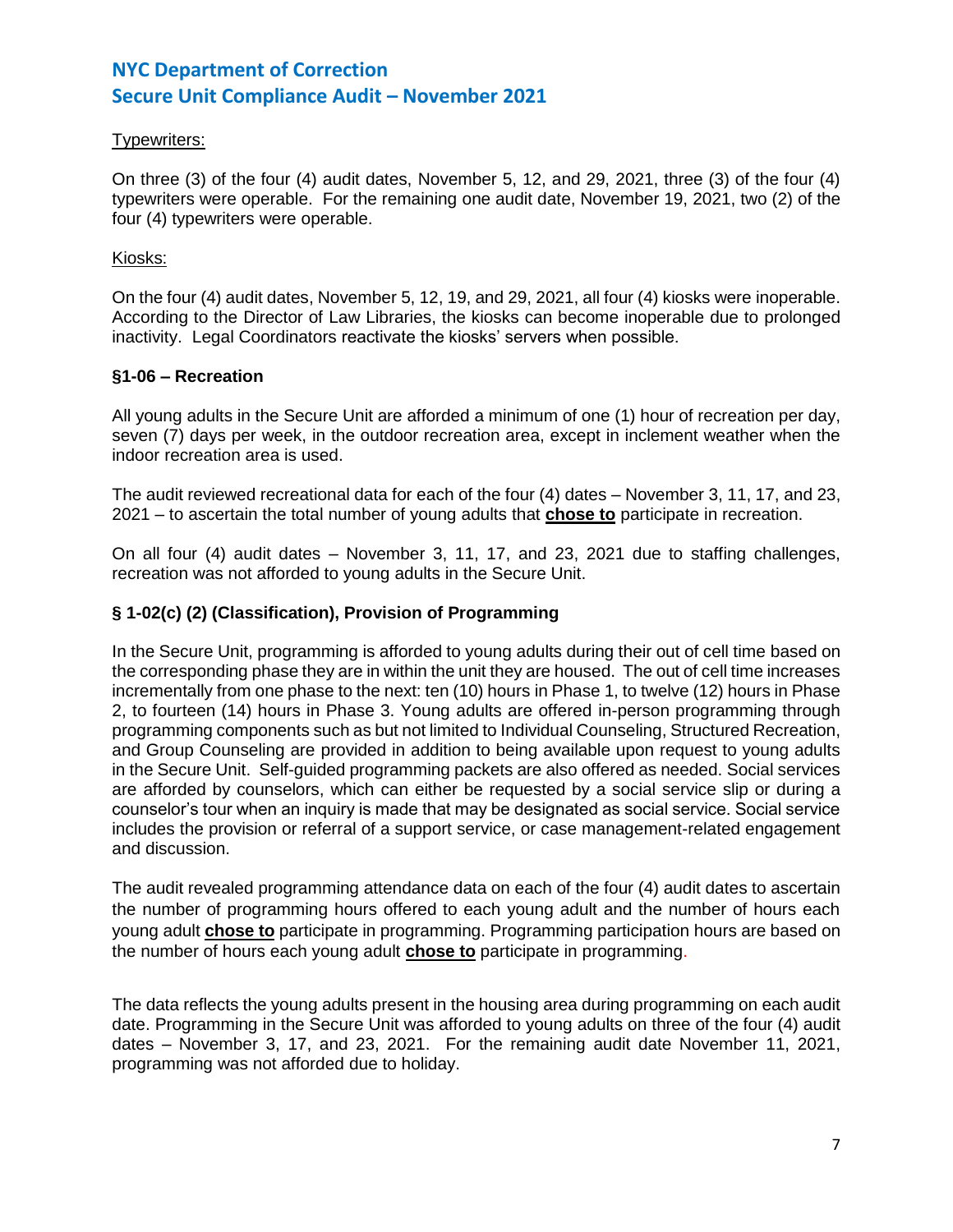# **November 3, 2021**

There were sixteen (16) young adults housed in the Secure Unit on this audit date.

Quad A – There were five (5) young adults in this quad.

- $\div$  One (1) hour of in-person programming was offered to the five (5) young adults in this quad.
	- $\circ$  Three (3) young adults in Phase 1 were offered one (1) hour of in-person programming. They **chose not** to participate in all afforded in-person programming.
	- o Two (2) young adults in Phase 1 were offered and **chose to** participate in one (1) hour of in-person programming.

Quad B – There were four (4) young adults in this quad.

- $\div$  One (1) hour of in-person programming was offered to all four (4) young adults in this quad.
	- o One (1) young adult in Phase 3 was offered and **chose to** participate in one (1) hour of in-person programming.
	- o Three (3) young adults in Phase 1 **chose not** to participate in all afforded in-person programming.

Quad C – There were three (3) young adults in this quad.

- $\div$  One (1) hour of in-person programming was offered to the three (3) young adults in this quad.
	- o Two (2) young adults in Phase 1 were offered and **chose to** participate in one (1) hour of in-person programming.
	- o One (1) young adult in Phase 2 was offered one (1) hour of in-person programming. He **chose not** to participate in all afforded in-person programming.

Quad D – There were three (3) young adults in this quad.

- ◆ One (1) hour of in-person programming was offered to the three (3) young adults in this quad.
	- o Two (2) young adults in Phase 2 were offered and **chose to** participate in one (1) hour of in-person programming.
	- o One (1) young adult in Phase 1 was offered and **chose to** participate in one (1) hour of in-person programming.

# **November 11, 2021**

There were seventeen (17) young adults housed in the Secure Unit on this audit date.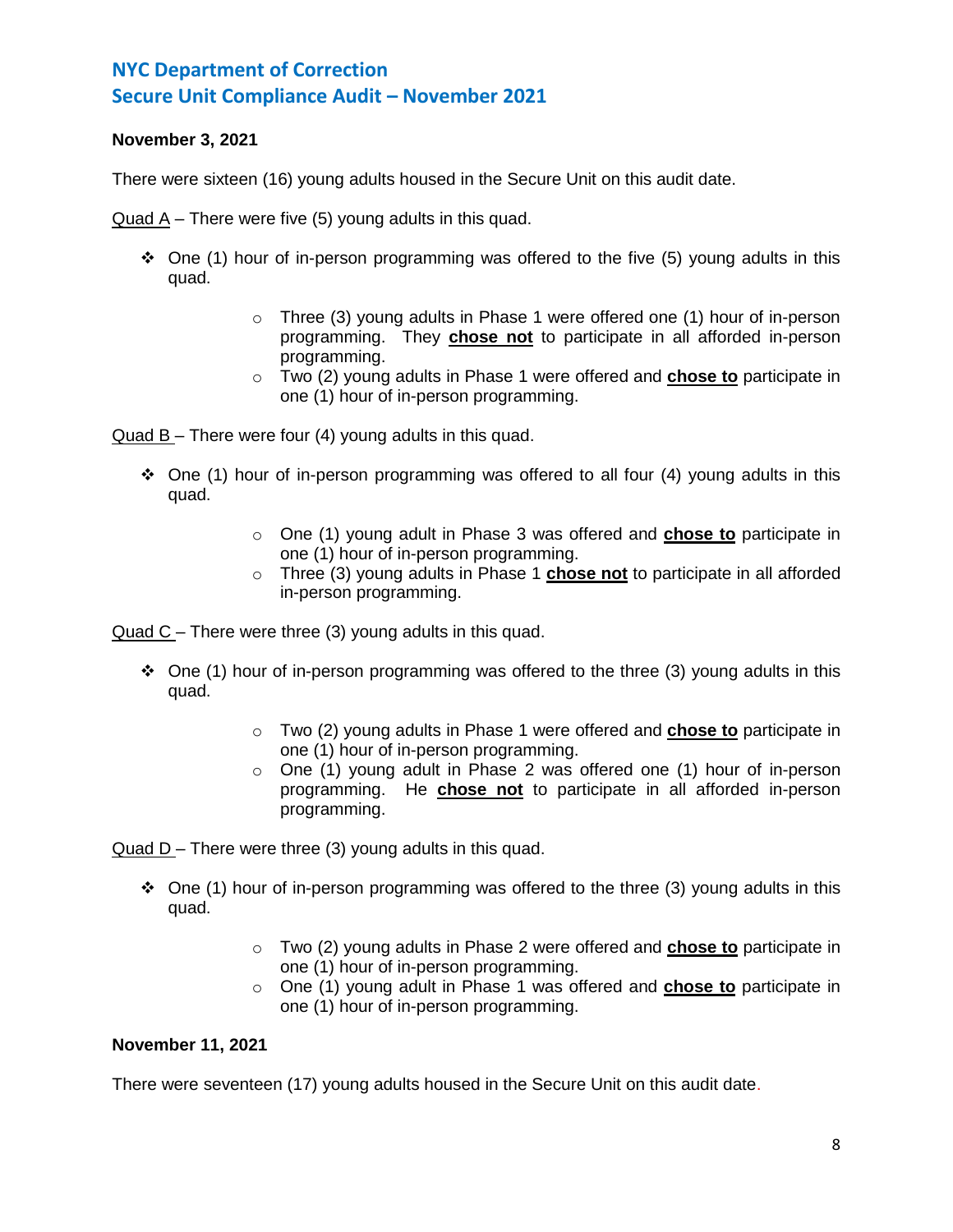❖ On this audit date, in-person programming was not afforded to young adults in the Secure Unit due to the Veterans Day holiday.

# **November 17, 2021**

There were seventeen (17) young adults housed in the Secure Unit on this audit date.

Quad A – There were five (5) young adults in this quad.

❖ On this audit date, in-person programming was not afforded to young adults in the Secure Unit due to staff participating in hiring interviews and training.

Quad B – There were five (5) young adults in this quad.

- $\div$  Twenty (20) minutes of in-person programming were offered to five (5) young adults in this quad. In-person programming was interrupted due to security concerns.
	- $\circ$  Two (2) young adults, one in Phase 1 and the other in Phase 3, only twenty (20) minutes of in-person programming could be offered before being interrupted. They **chose to** participate in the twenty (20) minutes of inperson programming.
	- o Three (3) young adults, two (2) in Phase 1 and the other in Phase 2, **chose not** to participate in all afforded in-person programming.

Quad C – There were three (3) young adults in this quad.

❖ On this audit date, in-person programming was not afforded to young adults in the Secure Unit due to security concerns.

Quad D – There were four (4) young adults in this quad.

❖ On this audit date, in-person programming was not afforded to young adults in the Secure Unit due to security concerns.

# **November 23, 2021**

There were sixteen (16) young adults housed in the Secure Unit on this audit date.

Quad  $A$  – There were four (4) young adults in this quad.

- ❖ Two (2) hours of in-person programming were offered to the four (4) young adults in this quad.
	- $\circ$  Two (2) young adults in Phase 1 were offered and chose to participate in two (2) hours of in-person programming.
	- $\circ$  Two (2) young adults, one in Phase 1 and the other in Phase 2, were offered two (2) hours of in-person programming. They chose to participate in one (1) hour of in-person programming and chose not to participate in all remaining in-person programming.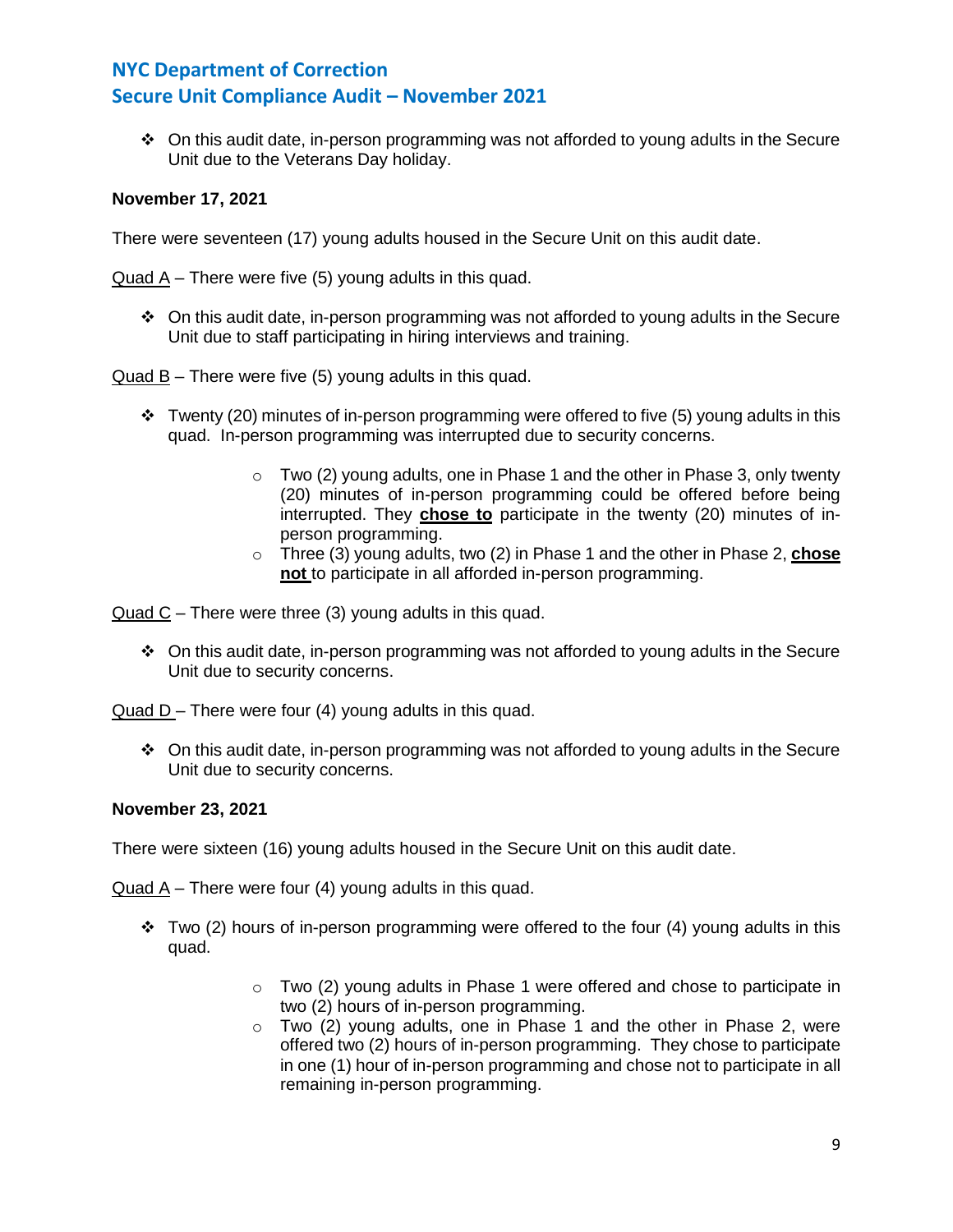Quad B – There were five (5) young adults in this quad.

- $\div$  Two (2) hours of in-person programming were offered to the five (5) young adults in this quad.
	- $\circ$  Two (2) young adults in Phase 1 were offered and chose to participate in two (2) hours of in-person programming.
	- $\circ$  Three (3) young adults in Phase 2 were offered and chose to participate in two (2) hours of in-person programming.

Quad C – There were two (2) young adults in this quad.

- One (1) hour of in-person programming was offered to the two (2) young adults in this quad.
	- $\circ$  Two (2) young adults in Phase 2 were offered and chose to participate in one (1) hour of in-person programming.

Quad D – There were five (5) young adults in this quad.

- ❖ Thirty (30) minutes of in-person programming were offered to all five (5) young adults in this quad.
	- $\circ$  Two (2) young adults in Phase 1 were offered and chose to participate in thirty (30) minutes of in-person programming.
	- $\circ$  Three (3) young adults, two in Phase 1 and the other in Phase 3, chose not to participate in all afforded in-person programming.

# **Education**

The NYC Department of Education offers educational services to all young adults in the Secure Unit. A young adult can enroll in educational services by completing and submitting the "Request for Educational Services" form upon admission. In addition, a young adult can enroll in educational services by completing the form in the Secure Unit. A hotline number was established for young adults in the unit to speak with a teacher if they had any questions or needed support.

In-person educational services has not yet resumed in the Secure Unit during the audit dates due to NYC Department of Education and United Federation of Teachers pandemic requirements with the ventilation system. The NYC Department of Education and United Federation of Teachers conducted an inspection of the ventilation system in the Secure Unit on September 24, 2021.

### **November 3, 2021**

There were fifteen (15) young adults in the Secure Unit on this audit date. No in-person educational services were provided on this audit date.

## **November 11, 2021**

There were seventeen (17) young adults in the Secure Unit on this audit date. No in-person educational services were provided on this audit date.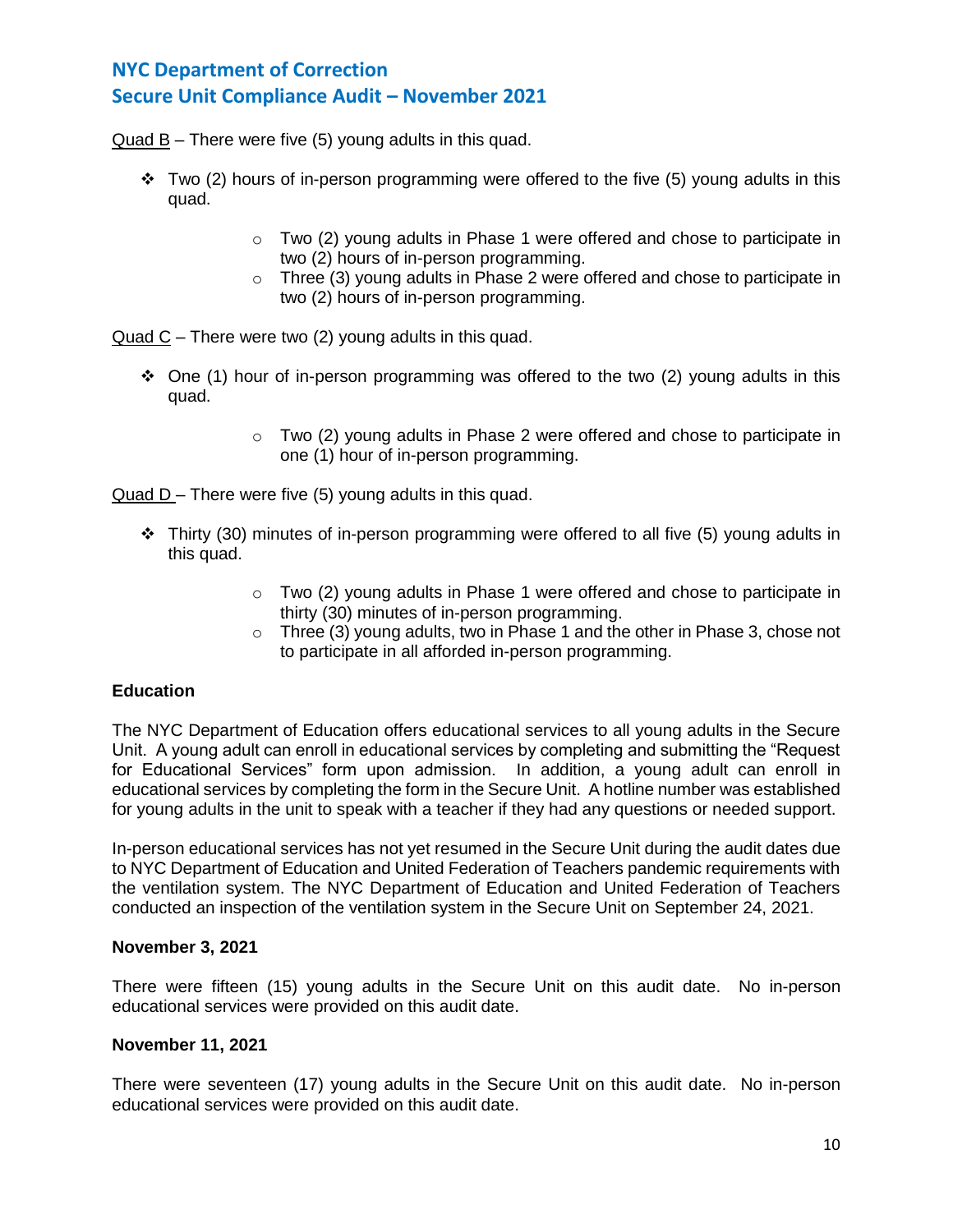## **November 17, 2021**

There were seventeen (17) young adults in the Secure Unit on this audit date. No in-person educational services were provided on this audit date.

### **November 23, 2021**

There were sixteen (16) young adults in the Secure Unit on this audit date. No in-person educational services were provided on this audit date.

## **Audit Recommendations**

Recommendations for the Secure Unit Audit Report are reported quarterly rather than monthly per an agreement with the Board of Correction. The Secure Unit Audit Report covering the month of August 2021 was the last Secure Unit Audit Report which indicated recommendations. A quarterly period has transpired since the last audit report with recommendations, and recommendations are therefore included in this audit report.

The following recommendations were indicated in the Secure Unit Audit Report covering the month of 2021. The status of the Department's efforts to implement each of the recommendations listed below is indicated after each recommendation:

Lock-in/Lock-out

 $\triangleright$  The area supervisor shall review the housing area logbook on each tour, to determine whether all staff are consistently documenting the Phase 1, 2, and 3 lock-in and lock-out times for all inmates. When deficiencies are identified, the designated supervisory staff person shall counsel the relevant custody staff person and instruct him or her to record all required information.

**Status of implementation:** The facility re-issued Memorandum 014/21, entitled 11B Housing Area and Lock-in/Lock-out Logbook - Secure Unit (11B), which requires:

- o Staff assigned to the Secure Unit are to record the Lock-in and Lock-out times of all young adults in the housing area logbook in accordance with their Phase level.
- $\circ$  Supervisory staff shall regularly review the housing area logbook and Lockin/Lock-out Logbook to determine whether staff are accurately recording the Lockin and Lock-out times for all young adults and individual young adults. When deficiencies are identified, the designated supervisory staff person shall counsel the relevant custody staff person and instruct him or her to record all required information.

### Recreation

 $\triangleright$  Designated supervisory staff shall ensure that there is sufficient custodial staff coverage, including supervisory custodial staff coverage, in the Secure Unit to ensure that young adults are provided with mandated recreation daily.